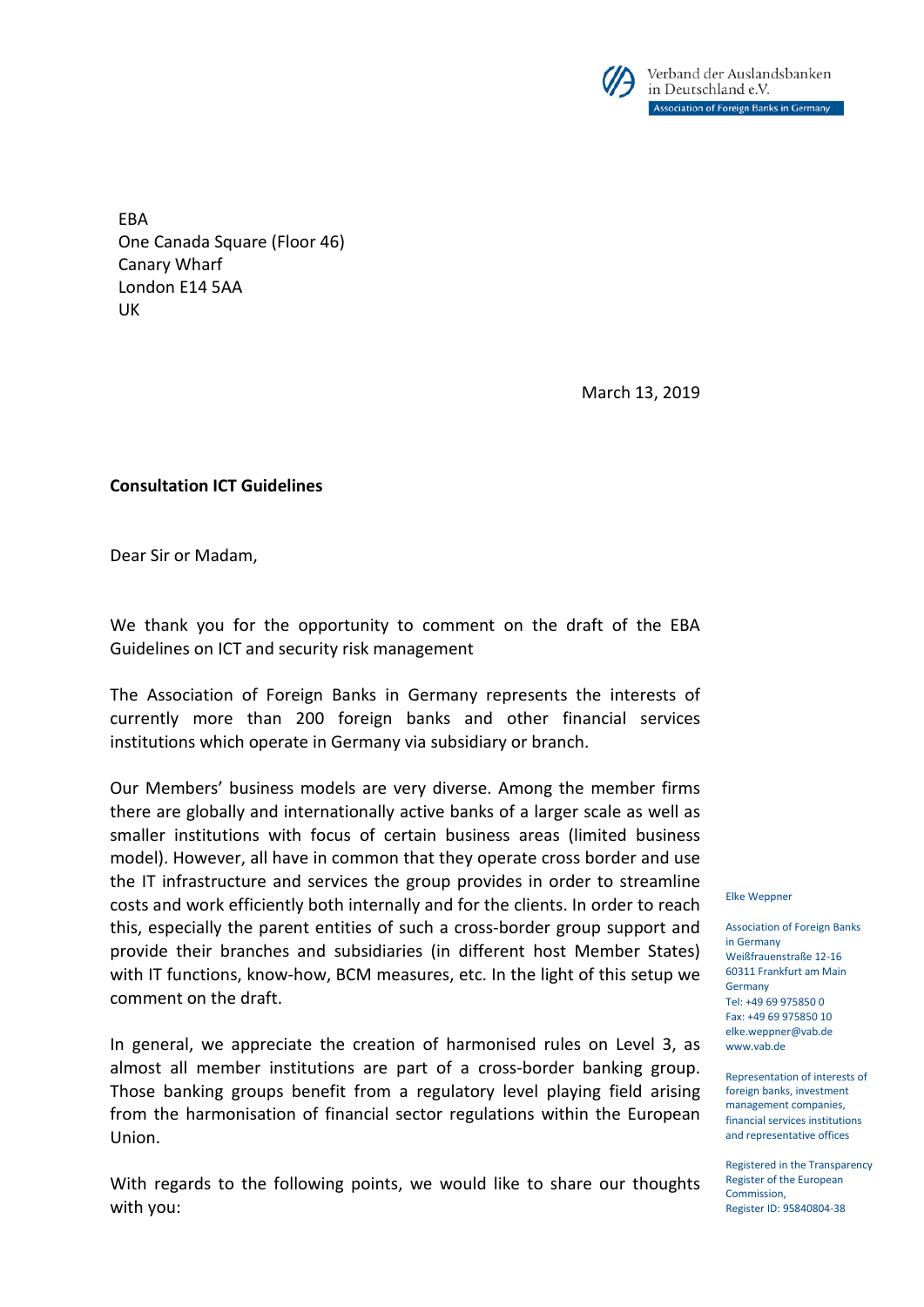

# **Guideline 4.2. ICT governance and strategy**

### *Section 4.2.3. Use of third party* providers

Although no prejudice to the coming EBA Guidelines on outsourcing arrangements (EBA GL 2019/XX) and Article 19 PSD2, it is said in marginal number 7 that financial institutions should ensure that contracts and service level agreements have to be arranged even for outsourcing to group entities. In general, we would prefer a clear alignment with the requirements set out in the EBA GL 2019/XX on outsourcing arrangements. However, it remains unclear if it is necessary to differentiate between parent entities based in another Member State and parent entities in a third country.

## **Guideline 4.3. ICT risk management framework**

#### *Section 4.3.1. Organisation and objectives*

- In marginal number 11, the Guidelines describe a three lines of defence model in which the internal control function acts as a second line of defence. In this context, the final Guidelines should clarify that this internal control function can be organisationally situated outside of the IT department in order to ensure independency and avoiding conflicts of interests.
- Furthermore, in marginal number 11 remains unclear what is meant with *"where the three lines of defence model is applied"*. In marginal number 10 it is stated as a mandatory requirement to manage the ICT risk according to the three lines of defence model whereas marginal number 11 seems to leave it open to not manage the ICT risks under this model using the term "where the three lines of defence is applied". Clarification is therefore necessary. However, we would welcome a wording which suggests the three lines of defence model but due to reason of proportionality, respectively in small financial institutions, risk management can be done as effectively as necessary under a different approach but the three lines of defence model. It should be more important to create a robust ICT risk management with an independent internal control function than to formally stick to a model. This approach would be especially valuable in situations where due to head count the implementation of all three lines would proof to be difficult.

#### **Guideline 4.4. Information security**

#### *Section 4.4.3. Logical security*

• In lit. (d) of marginal number 34, there is a hint on retention requirements set out in EU and national law with regards to the period of time of retaining access logs. It should be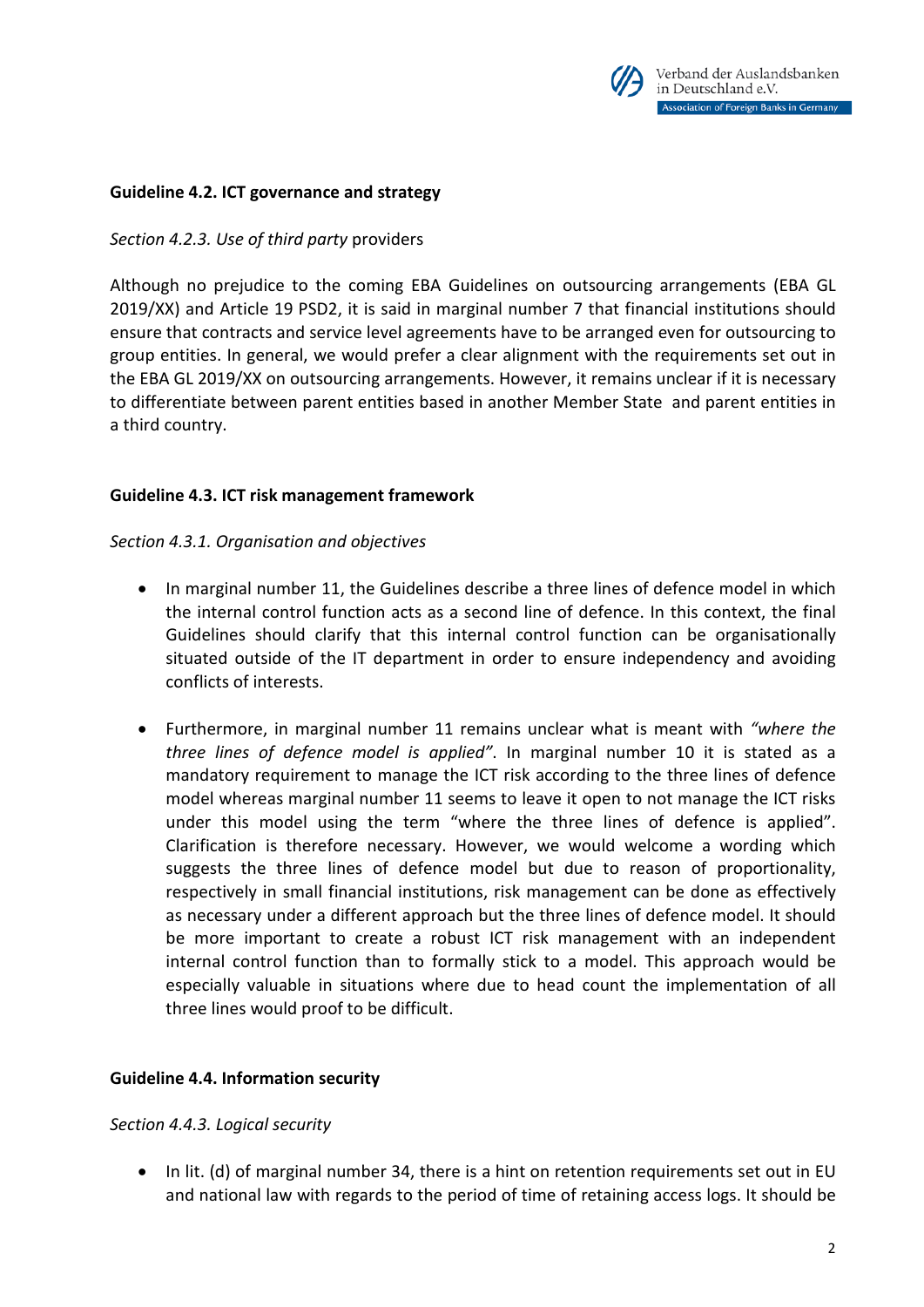

clarified, that the data safeguards requirements should be in line with other regulations which give guidance on retention periods on EU level, i. e. GDPR.

• As one measure to secure a robust ICT risk management within financial institutions the position of an information security officer can be foreseen. We interpret marginal number 32 more as a function which can be carried out by a team representing the information security function as second line of defence; it should not necessarily mean the appointment of an information security officer. As for that it should be clarified that with the appointment of an information security officer the information security function is established. According to proportionality it may be necessary for the information security officer to have a team but this should be a question of size and risk exposure of the individual financial institution.

## **Guideline 4.5. ICT Operations management**

- In marginal number 55 the draft requests documentation of approved procedures. However, the way of how documentation and maintenance of such documentation is done is quite different in the financial institutions. Either way, the guidelines should leave room for individual documentation in order to avoid additional bureaucratic burden for resources.
- It should also be clarified that only material changes in the overall ICT risk management documentation should be approved by the management body since not every tiny change and adaption needs management approval as long as the overall concept is not changed.

#### **Guideline 4.7. Business continuity management**

#### *Section 4.7.3. Response and recovery plans*

Regarding the BCM measures, it should be sufficient from a host NCA perspective that BCM measures could also be implemented by the parent entity of a cross-border group if the parent entity is situated in an EU Member State. Further, guidance is needed with regard to BCM measures provided by parent entities in third countries. We suggest aligning this with the supervisory equivalence decisions which allow that as equivalent recognised countries are treated similar to Member States.

#### **Guideline 4.8. Payment service user relationship management**

The Guidelines set out in marginal number 103 that PSPs should keep payment service users (PSUs) informed about updates in security procedures which affect PSUs regarding the provision of payment services. In addition, it is said marginal number 104 that PSPs should provide PSUs with assistance on all questions, requests for support and notifications of